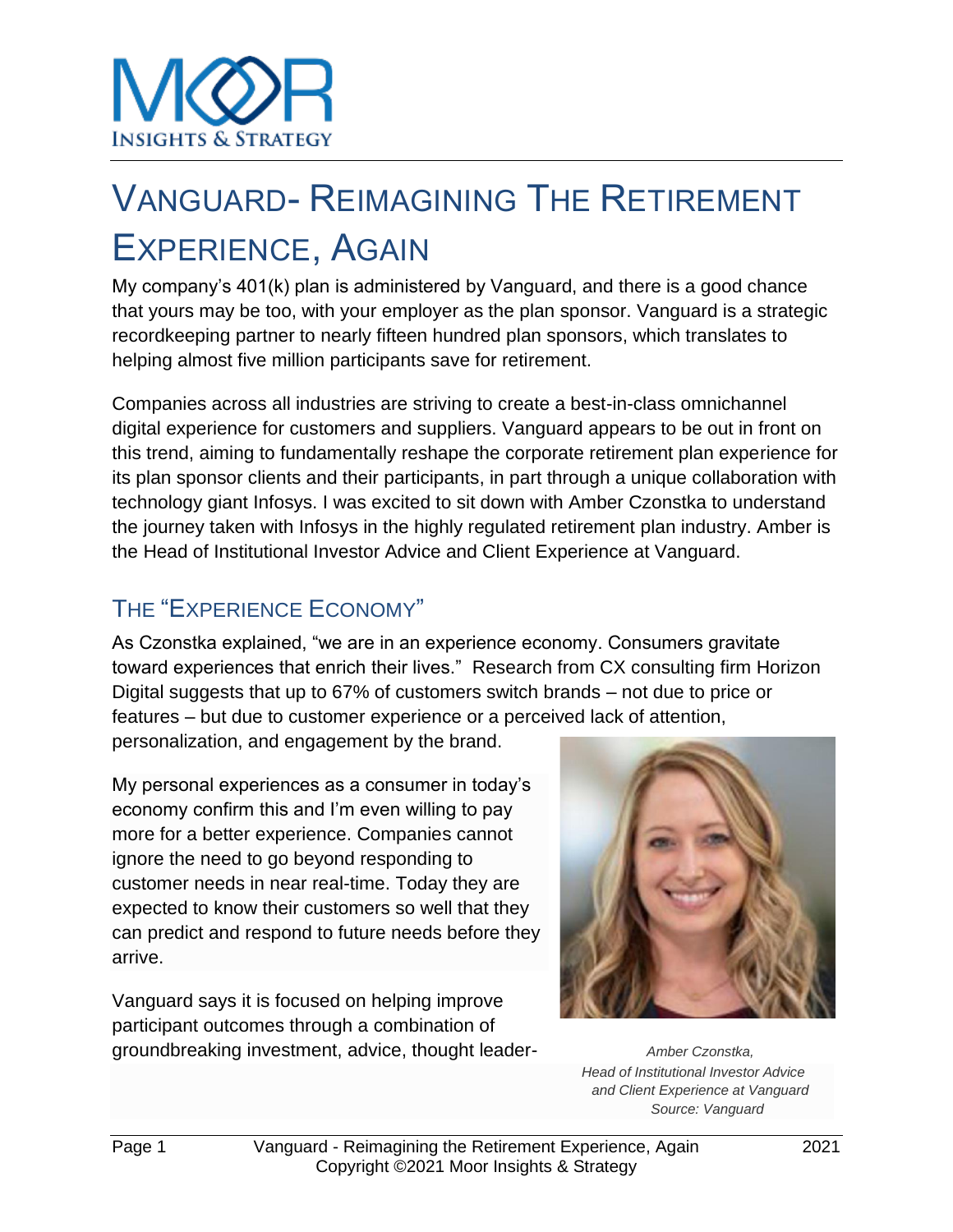# **INSIGHTS & STRATEGY**

ship, and technology solutions that meet the needs of each plan participant both now and in the future. Vanguard is already a leader in personalization and uses behavioral nudges to send individual communications to participants while online, nudges that prompt them to take specific actions toward financial wellness. By tapping into Infosys' ability to build leading-edge, customer-centric experiences, and through the use of cloud-native and API-based microservices, Vanguard says it can further adapt a participant's digital and mobile experience to their specific needs in real-time. An example might be recognizing when a participant's online behavior suggests they're considering taking a loan from her 401(k). To help facilitate an informed decisionmaking process, Vanguard might serve up a personalized video outlining the pros, cons, and potential alternatives before the participant decides to initiate the loan. If necessary, the system may offer a consultation to help them think through debt management strategies more holistically.

Vanguard is also working with Infosys to deliver highly customized, real-time data solutions to plan sponsors. Think real-time participant and plan analytics at plan sponsors' fingertips, a tool that can quickly model plan design changes, or a way for plan sponsors to track participant sentiment to keep a pulse on participants' needs and opportunities for plan improvement. With these capabilities, Vanguard can also provide even greater custom recommendations to plan sponsors backed by the most up-to-date plan and participant data.

# BUILDING IN THE CLOUD

Vanguard's journey to hyper-personalization begins in the cloud. The firm's new cloudnative recordkeeping platform, powered by Infosys Cobalt, will unlock these digital experiences, and enable virtually unlimited paths of development for improved services for retirement plan savers.

Martha King, Executive Vice President at Infosys, and the firm's Chief Client Officer, explained the relevance of the cloud in major transformations like Vanguard's. "Big firms – which often have big, complex technology systems – must balance the need to be innovative and agile with the need to be efficient and mitigate risk. Cloud technology helps achieve that balance."

Legacy mainframe systems made it such that plan providers wanting to improve their user experiences were unable to fully capitalize on real-time enhancements because of the limitations of their technology infrastructure. Firms have invested heavily to continually modernize these platforms to keep pace, but doing so can be time and cost-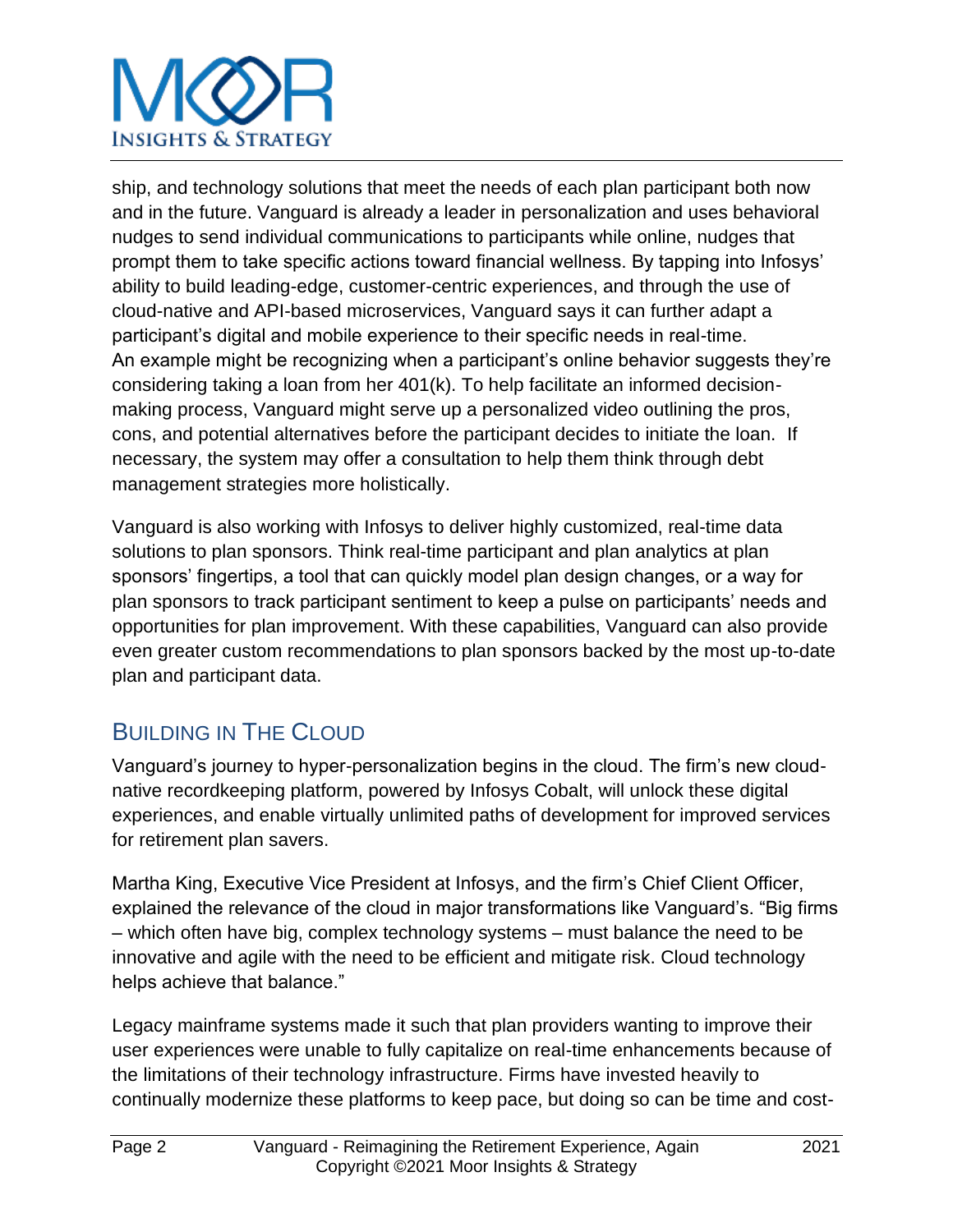

intensive and often result in a patchwork system that offers less flexibility than a fullyintegrated platform. Often, those who claim to be the "in the cloud" are simply enabling their software to run on cloud hardware, further complicating this patchwork of systems. That's why Vanguard's cloud-native approach is noteworthy.

Together Vanguard and Infosys are building this new platform from the ground up, with an approach that integrates application programming interface (API) service into the web experience. Open APIs provide plan sponsors with the flexibility to create custom plan management tools, integrate third-party services, and share plan data with consultants in a seamless, secure way.

## EXPLAINING MICROSERVICES AND APIS

A cloud-native system is broken into small, discrete components called microservices, which work together in logical groupings to fulfill a more complex function. Because they are packaged separately, each can be modified, upgraded, and managed independently. This will enable Vanguard to introduce new features and functions with greater speed, and less risk to the application and its users than previously possible through legacy technology.

APIs are what enable these microservices to securely communicate with each other and with other applications and users. APIs can also be used to interact with systems inside and outside of the Vanguard recordkeeping ecosystem. For example, Vanguard could work with plan sponsors to build custom applications or intranet sites that interface with the recordkeeper and update in real time.

Vanguard is already benefiting from the agility of its cloud-based approach, having delivered a new participant web experience that sets the stage for hyperpersonalization. Over the next two years, Vanguard will take personalization to a new level. For the plan sponsor, Vanguard has launched a new homepage that lays the foundation for greater data reporting and analysis.

# STAYING AHEAD OF THE CURVE - INFOSYS LIVING LABS

Vanguard is also leveraging the work coming out of Infosys' [Living Labs](https://www.infosys.com/services/incubating-emerging-technologies/offerings/living-labs.html), a program that helps create innovative solutions for clients by contextualizing emerging technologies. For Vanguard, Living Labs helps the firm look beyond the horizon and investigate how things like [augmented, and virtual reality](https://www.infosys.com/services/microsoft-cloud-business/insights/documents/augmented-virtual-reality-enterprises.pdf) and [conversational](https://www.infosys.com/industries/retail/ai-powered-conversational-commerce.html)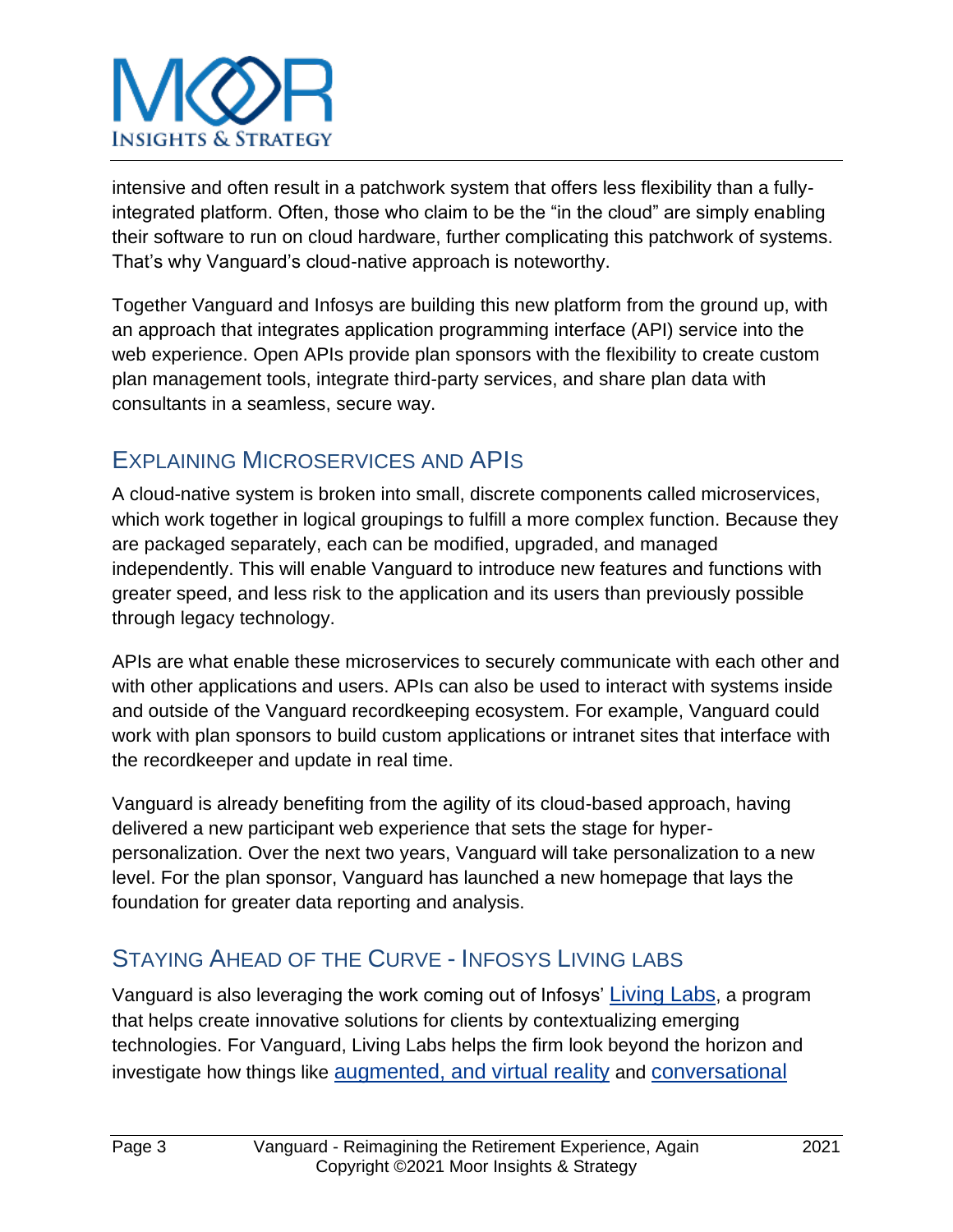

[AI](https://www.infosys.com/industries/retail/ai-powered-conversational-commerce.html) (artificial intelligence) can enhance the retirement experience, and how Vanguard can lead the way.

### WRAPPING UP

From my vantage point, Vanguard has a long history of doing what's in the best interest of investors, which has enabled its long-term success and engendered the trust and comfort many of us feel in doing business with them today. I am a customer. Their approach here is no different.

I believe Vanguard's proactive objective to radically transform the retirement industry and further improve participant outcomes is the right strategy for the thousands of plan sponsors and millions of participants it serves.

The marriage between Vanguard's expertise in driving participant outcomes, designing retirement plans, and delivering best-in-class advice, and financial wellness solutions with Infosys, a technology leader with cutting edge technology prowess, is powerful. They're taking the industry by storm, and they know what they're doing. I can't wait to see where their transformation takes us.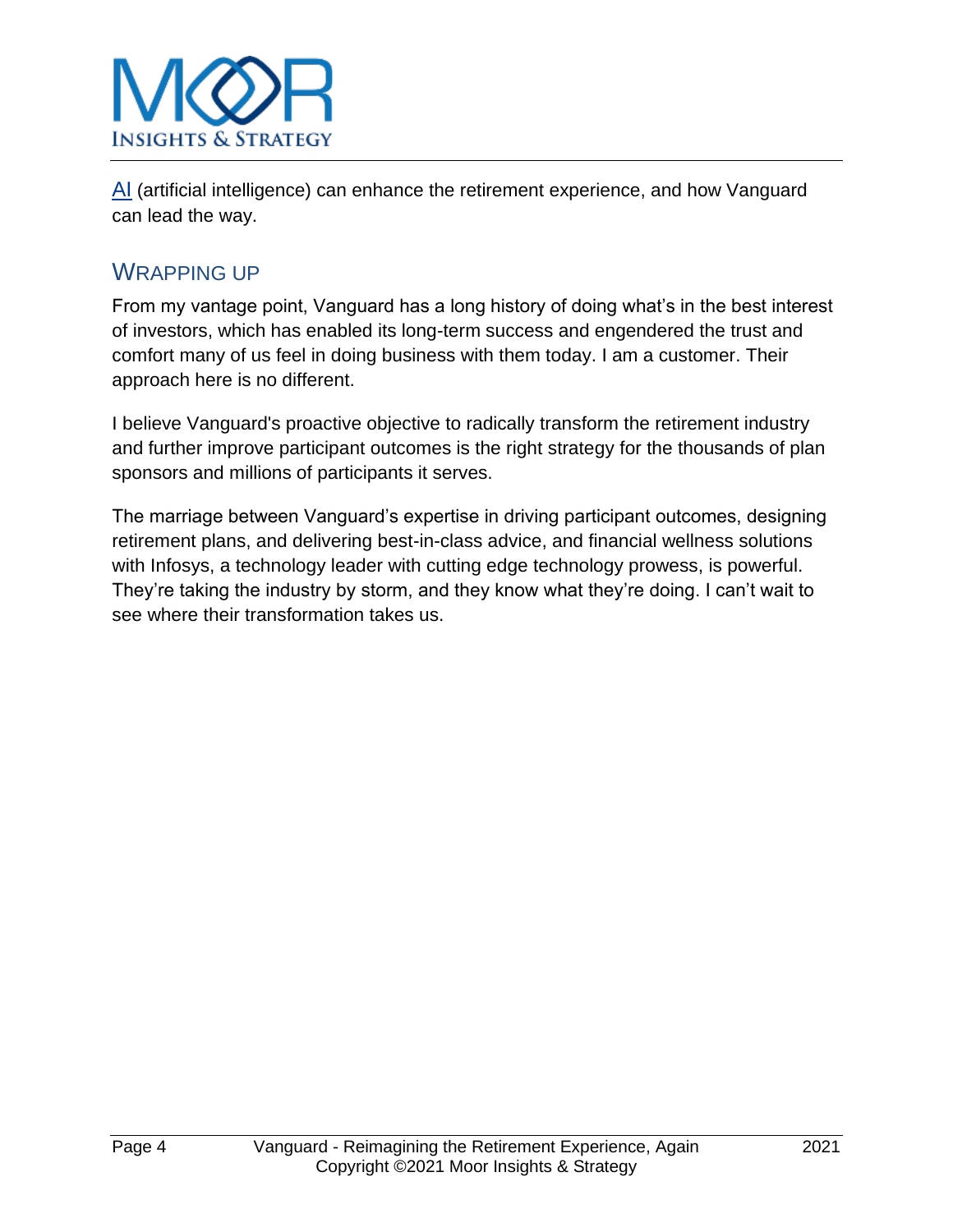#### IMPORTANT INFORMATION ABOUT THIS PAPER

#### *CONTRIBUTOR*

[Patrick Moorhead,](mailto:patrick@moorinsightsstrategy.com) CEO, Founder and Chief Analyst at [Moor Insights & Strategy](http://www.moorinsightsstrategy.com/)

*PUBLISHER* [Patrick Moorhead,](mailto:patrick@moorinsightsstrategy.com) CEO, Founder and Chief Analyst at [Moor Insights & Strategy](http://www.moorinsightsstrategy.com/)

*INQUIRIES* [Contact us](mailto:patrick@moorinsightsstrategy.com) if you would like to discuss this report, and Moor Insights & Strategy will respond promptly.

#### *CITATIONS*

This paper can be cited by accredited press and analysts but must be cited in-context, displaying author's name, author's title, and "Moor Insights & Strategy". Non-press and non-analysts must receive prior written permission by Moor Insights & Strategy for any citations.

#### *LICENSING*

This document, including any supporting materials, is owned by Moor Insights & Strategy. This publication may not be reproduced, distributed, or shared in any form without Moor Insights & Strategy's prior written permission.

#### *DISCLOSURES*

INFOSYS acquired the license to use this paper. Moor Insights & Strategy provides research, analysis, advising, and consulting to many high-tech companies mentioned in this paper. No employees at the firm hold any equity positions with any companies cited in this document.

#### *DISCLAIMER*

The information presented in this document is for informational purposes only and may contain technical inaccuracies, omissions, and typographical errors. Moor Insights & Strategy disclaims all warranties as to the accuracy, completeness, or adequacy of such information and shall have no liability for errors, omissions, or inadequacies in such information. This document consists of the opinions of Moor Insights & Strategy and should not be construed as statements of fact. The opinions expressed herein are subject to change without notice.

Moor Insights & Strategy provides forecasts and forward-looking statements as directional indicators and not as precise predictions of future events. While our forecasts and forward-looking statements represent our current judgment on what the future holds, they are subject to risks and uncertainties that could cause actual results to differ materially. You are cautioned not to place undue reliance on these forecasts and forward-looking statements, which reflect our opinions only as of the date of publication for this document. Please keep in mind that we are not obligating ourselves to revise or publicly release the results of any revision to these forecasts and forward-looking statements in light of new information or future events.

©2021 Moor Insights & Strategy. Company and product names are used for informational purposes only and may be trademarks of their respective owners.